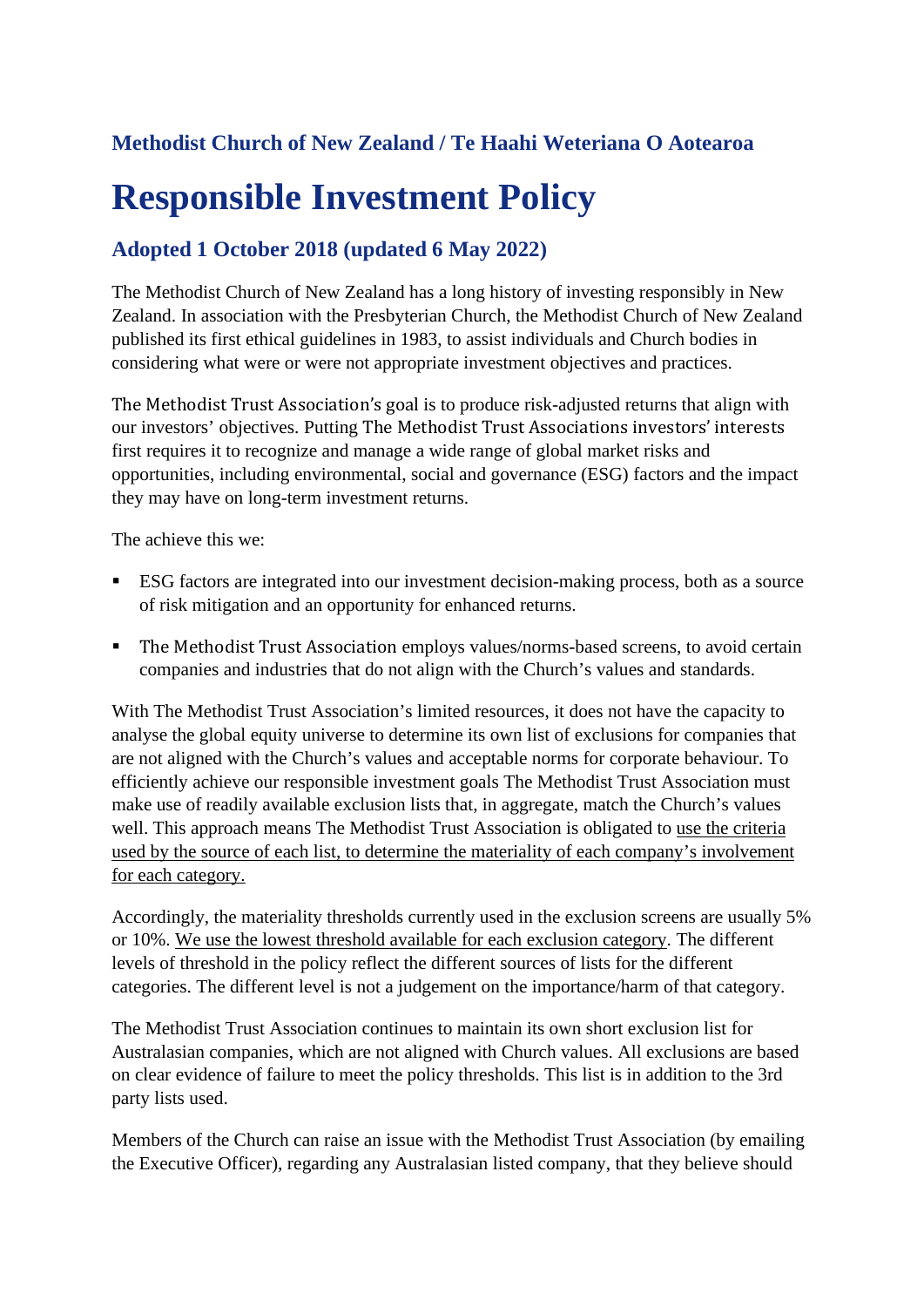be added to the Board's exclusion list. To enable proper consideration, the email must provide the following information:

- The name of the company
- The value/norm/activity for which the company breaches the policy's exclusion thresholds.
- The facts and verifiable evidence proving that the company is in breach of the exclusion threshold.

*Companies will be removed from the exclusion list if they cease the activity for which they were added to the list.*

The Policy is intended to be a living document and will be subject to regular review and improvement.

# **Environmental, Social and Governance Factors**

New Zealand Methodist Trust Association has integrated the assessment of ESG factors into the investment decision-making process, (where information is readily available), both as a source of risk mitigation and an opportunity for enhanced returns. Information is accessed through Bloomberg market information system for each company we consider for investment.

In addition to each segment, covered below, ESG scores from a number of different research providers are also monitored.

# **Environmental**

Environmental factors are an important consideration in the investment process, due to legislation in some countries, the impact they can have on investment returns and cash flows.

The Methodist Trust Association needs to be aware of the environmental risks associated with each company and/or industry, and consider the potential economic implications.

With regard to climate change, the private sector has a large role in meeting the Paris Climate Agreement goals. Companies increasingly need to be green to attract the best talent and satisfy their customers, who are keenly focused on environmental issues and sustainability.

Many leading companies are becoming "green" because it's more profitable to be green.

In The Methodist Trust Association's assessment of environmental factors, in the investment decision-making process, factors it monitors include:

- Energy usage
- Type of fuel used
- Energy intensity
- Greenhouse gas emissions and intensity
- Water usage and intensity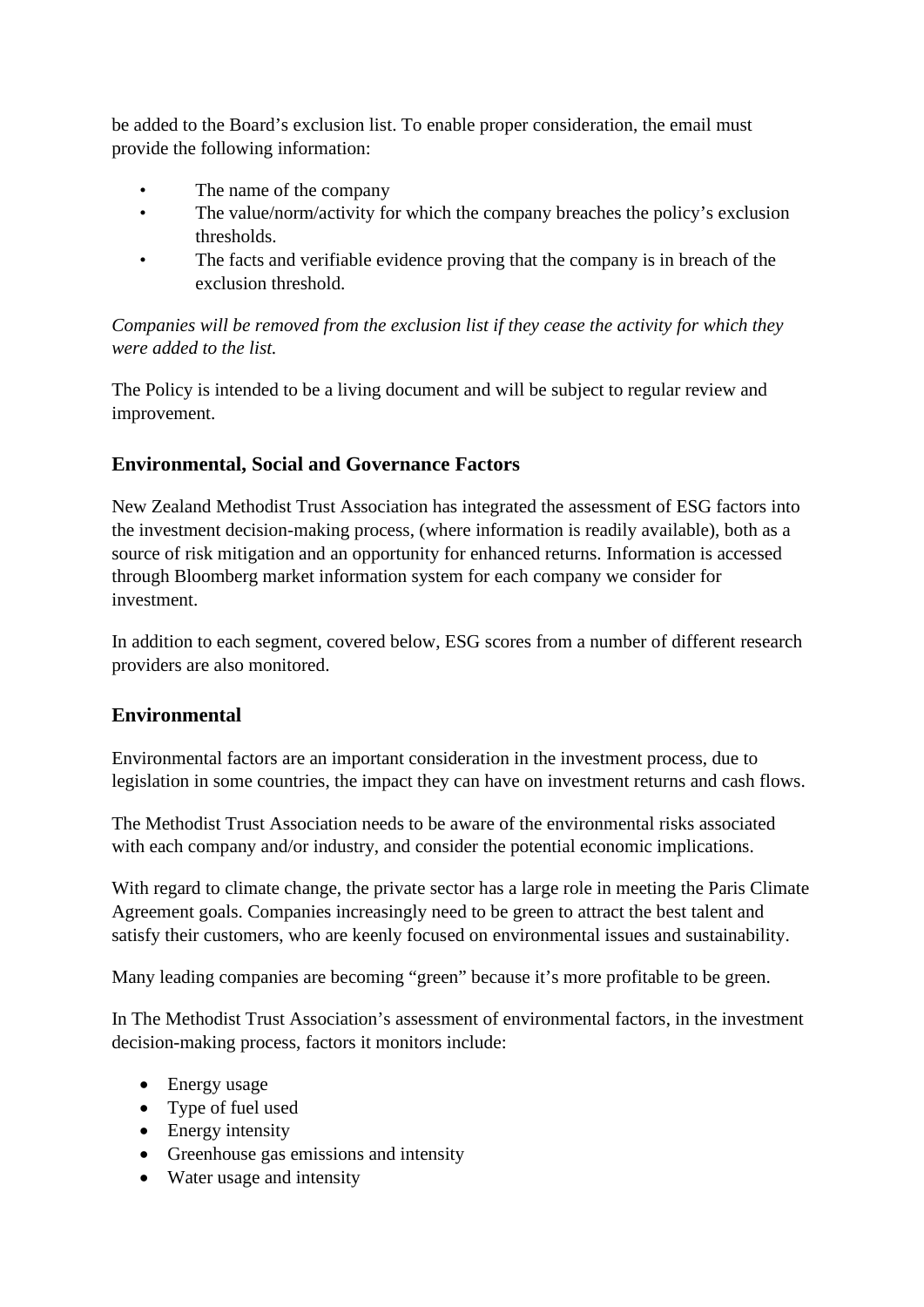- Waste generation
- Waste recycling
- Environmental disclosure scores

### **Social**

Social issues are mainly addressed through exclusions, covered in the Values/Norms based screens section below. Beyond that The Methodist Trust Association considers the materiality of social issues, with a focus on the economic impact of any issues.

In its assessment of social factors, in the investment decision-making process, factors it monitors include:

- Employee turnover
- Employee training hours
- Workforce accidents
- Percentage of women in the workforce and in management
- Existence of policies covering human rights; anti-bribery; and child labour

### **Governance**

Corporate governance is a risk factor The Methodist Trust Association seeks to understand and take into account as part of the investment decision. The Methodist Trust Association has a strong preference for the separation of the CEO and Chairman roles, and believe having the former CEO on the board is often counter-productive.

Diversity of thought, skills and backgrounds are usually a feature of high-performing boards. It is often difficult to robustly assess diversity using these criteria, as disclosure is limited.

In its assessment of governance factors, in the investment decision-making process, factors it monitors include:

- Board composition
- Board tenure
- Whether the former CEO is on the board
- Whether the CEO is also Chairman
- Percentage of women on the board
- Percentage of Non-executive board members who hold shares
- Board meeting attendance
- Governance disclosure scores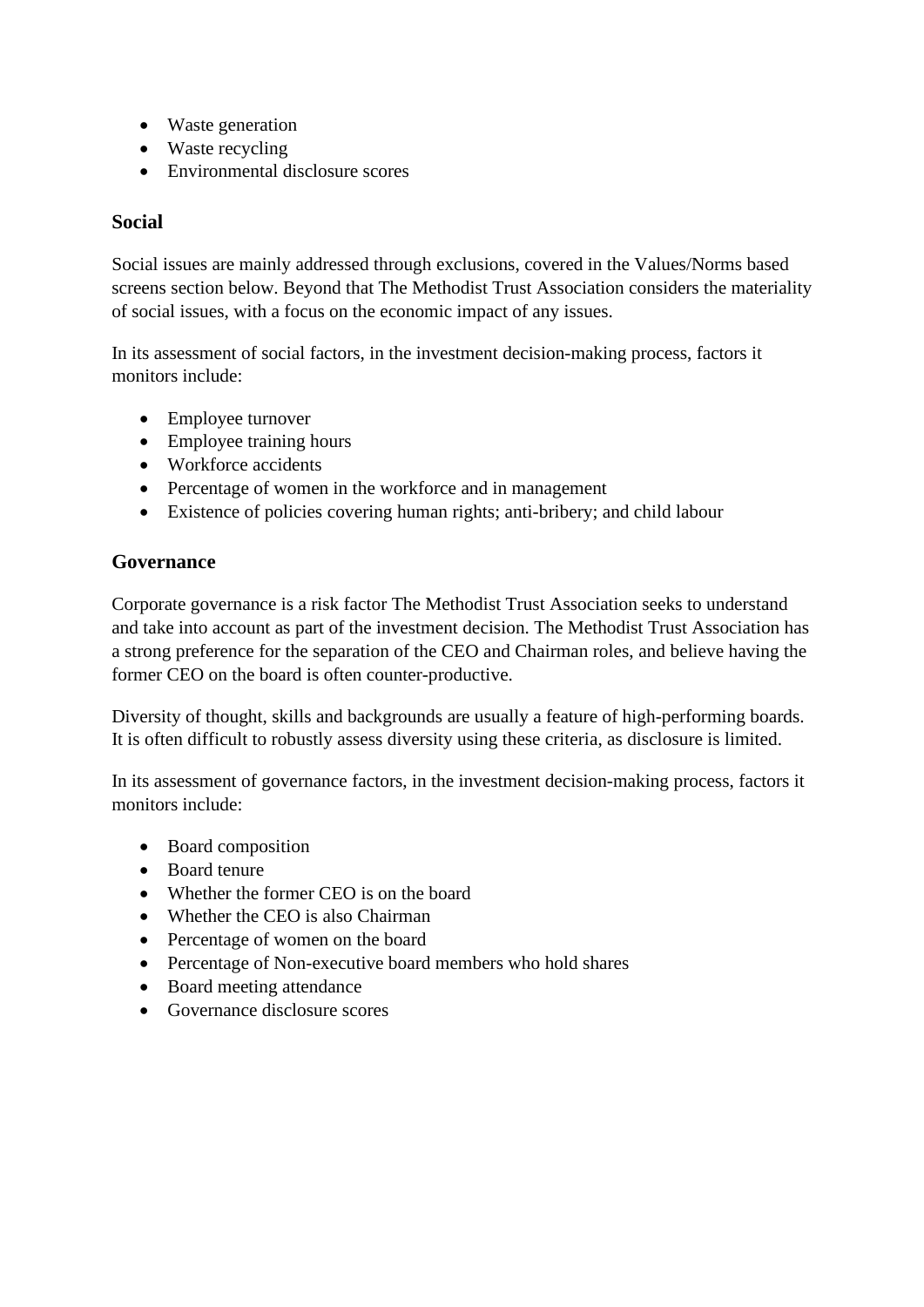# **Values/Norms based screens**

The Methodist Church of New Zealand excludes companies that derive significant revenue from products and services not aligned to the social principles of the Methodist Church.

The Methodist Church Investment Funds (Fund) shall not knowingly invest in any company or entity whose core business activity involves the following products and/or services:

- Tobacco
- **Gambling**
- Alcoholic beverages
- Adult entertainment
- **•** Weapons
- Military Contracting
- Nuclear bases
- Privately operated correctional facilities
- **Human** rights
- $\blacksquare$  Climate Change Coal
- Climate Change Oil & Gas

# **Interpretation of Social Investment Guidelines**

The Church's Social Investment Guidelines require interpretation in their application and are at the discretion of The Methodist Trust Association's portfolio management team. The following discussion provides further detail about the interpretation of the Church's Social Investment Guidelines.

# **Tobacco**

**Manufacturers:** The Methodist Trust Association does not buy or hold companies that derive 5% or more of revenues from the manufacture of tobacco products.

**Processors and Suppliers**: The Methodist Trust Association does not buy or hold companies that are in the business of processing tobacco or supplying tobacco to product manufacturers.

**Retail Sales**: The Methodist Trust Association does not buy or hold companies that derive a majority (>20%) of revenues from the retail sale of tobacco products.

**Tobacco-Related Products**: The Methodist Trust Association does not buy or hold companies that derive a majority of revenues (>20%) from the sale of goods that are components of tobacco products, such as cigarette papers and filters.

The Methodist Trust Association may buy or hold companies that sell products to the tobacco industry, including packaging and non-Tobacco related supplies.

The Methodist Trust Association may buy or hold listed investment funds that have minor (<5% of the fund's capital) investments in companies that manufacture or process tobacco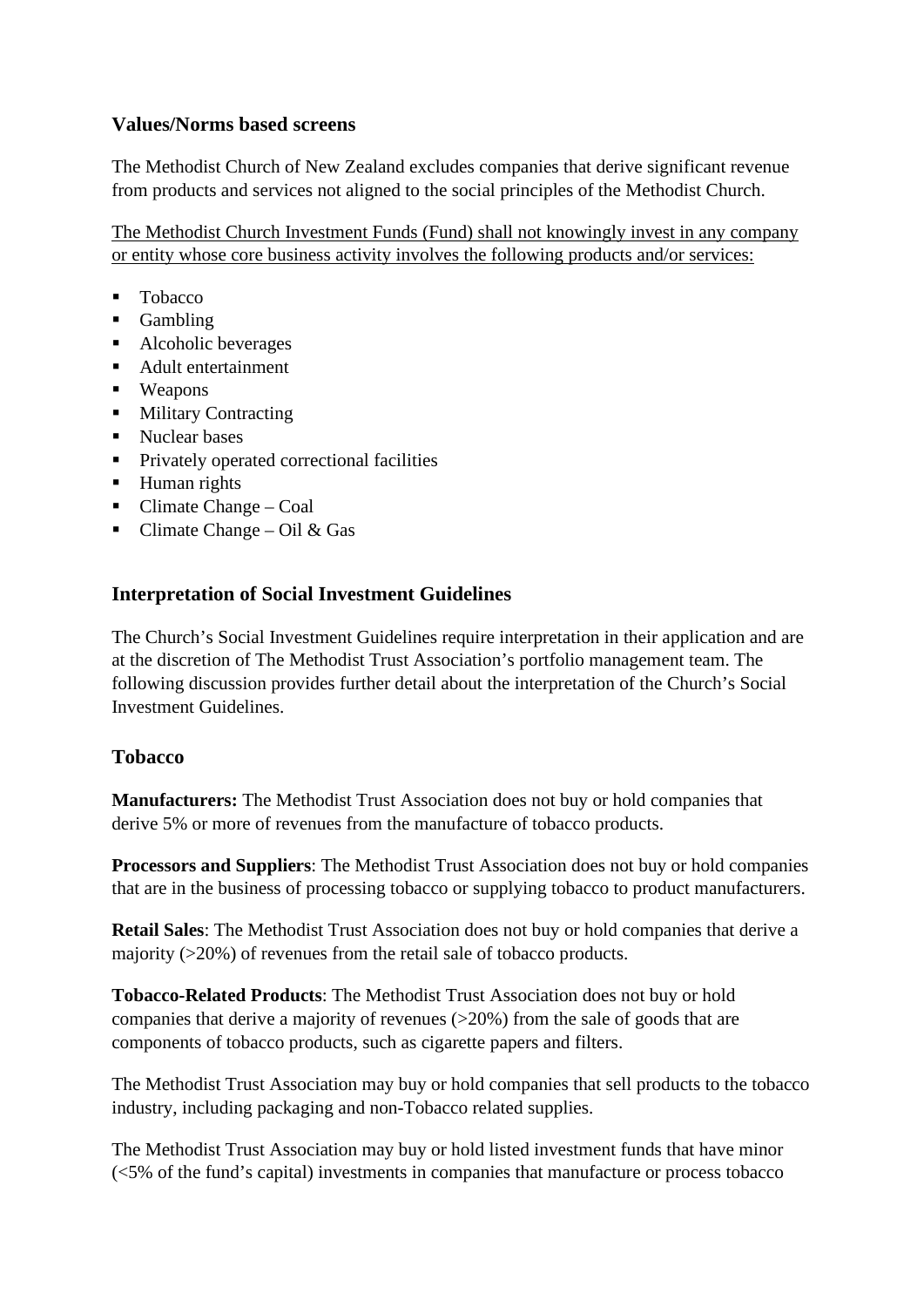products.

# **Gambling**

**Owners and Operators:** The Methodist Trust Association does not buy or hold companies that derive 5% or more of revenues from the provision of gambling or gaming services.

**Manufacturers of Gaming Equipment:** The Methodist Trust Association does not buy or hold companies that derive 5% or more of revenues from the manufacture of gaming equipment.

The Methodist Trust Association may buy or hold companies that:

- Provide financial services to gambling or gaming operators.
- Sell goods or services that are clearly nongaming-related to gambling or gaming operations.

The Methodist Trust Association may buy or hold listed investment funds that have minor (<5% of the fund's capital) investments in companies involved in gambling activities.

# **Alcohol**

**Manufacturers and Producers:** The Methodist Trust Association does not buy or hold companies that derive 5% or more of revenues from the manufacture of alcoholic beverages (includes spirits, beer, wine, RTD's.

**Retail Sales:** The Methodist Trust Association does not buy or hold companies that derive a majority of revenues from the retail sale of alcoholic beverages. This relates primarily to restaurant chains and convenience stores.

The Methodist Trust Association may buy or hold:

- Agricultural products companies that sell products to the alcohol industry for use in the production of alcoholic beverages.
- Companies that sell unprocessed agricultural goods, such as barley or grapes, to producers.
- Companies that produce products to be used in production of alcohol, such as enzymes, catalysts and fermentation agents.

The Methodist Trust Association may buy or hold listed investment funds that have minor (<5% of the fund's capital) investments in companies that produce or manufacture alcohol.

### **Adult Entertainment**

**Manufacturers and Producers:** The Methodist Trust Association does not buy or hold companies that derive 10% or more from manufacturing products which violate human dignity with denigrating and degrading portrayals of persons.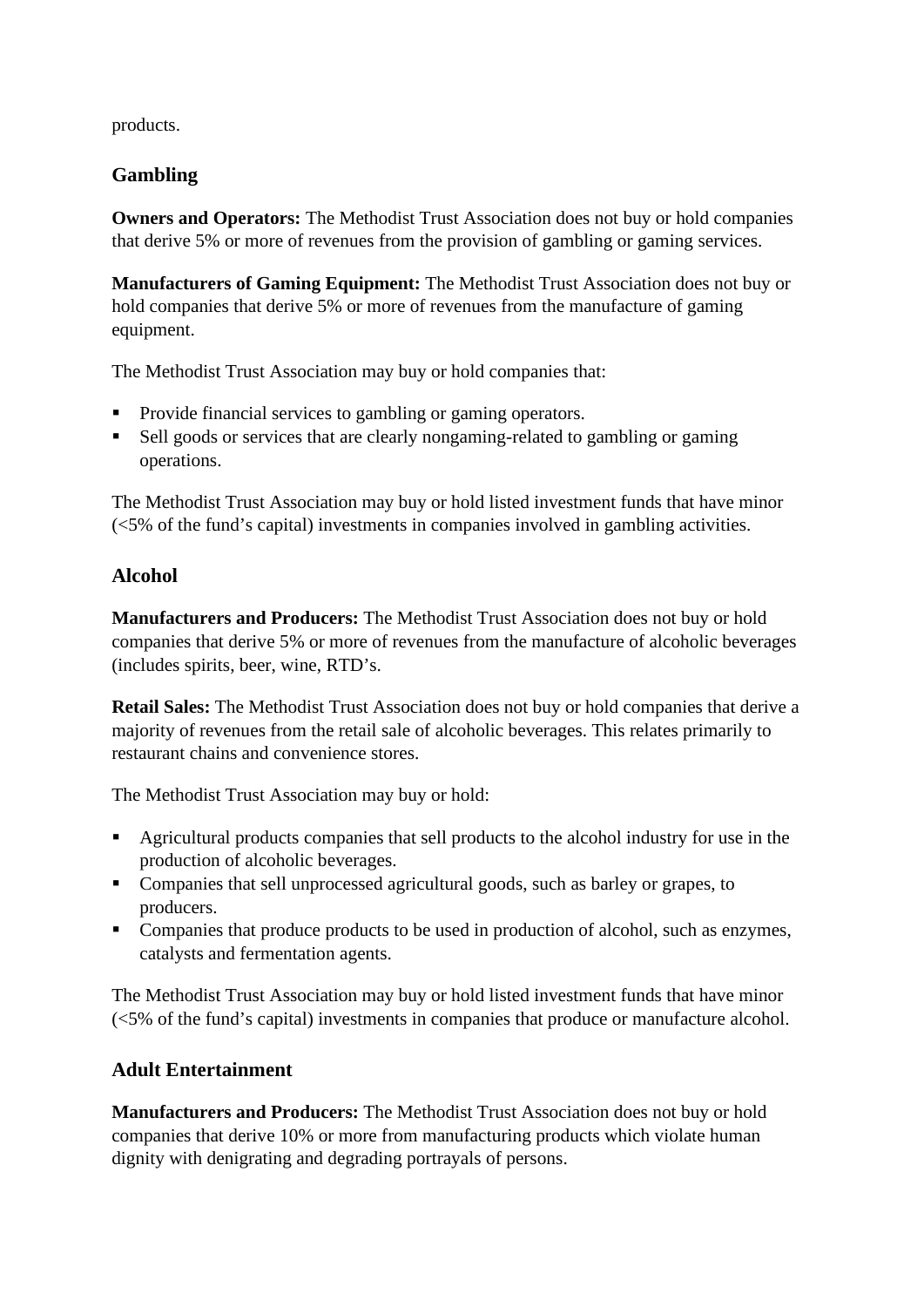**Distributors and Broadcasters**: The Methodist Trust Association does not buy or hold companies that derive 5% or more of revenues from distributing or broadcasting adult entertainment products.

The Methodist Trust Association may buy or hold listed investment funds that have minor (<5% of the fund's capital) investments in companies that manufacture or distribute products which violate human dignity with denigrating and degrading portrayals of persons.

### **Weapons, Firearms and Munitions**

**Producers:** The Methodist Trust Association does not invest in companies which are involved in the production or development of:

- Nuclear weapons
- Illegal weapons, such as cluster munitions and anti-personal mines.
- Biological or Chemical weapons.
- Weapons of war, including:
	- Fighter aircraft, attack helicopters, warships, submarines, and tanks.
	- Missile weapons, including the corresponding launchers.
	- Small arms (except for hunting and sporting weapons).
	- Howitzers, naval mines, bombs.
	- Ammunition.
- Firearms, including pistols, revolvers, rifles, shotguns, sub-machine guns, or associated ammunition.

**Retailers:** The Methodist Trust Association does not buy or hold companies that derive a majority of revenues (>20%) from the wholesale or retail distribution of firearms or small arms ammunition.

The Methodist Trust Association may buy or hold listed investment funds that have minor (<5% of the fund's capital) investments in companies which are involved in the production or development of Weapons, Firearms and Munitions.

### **Military Contracting**

**Major Prime Contractors.** The Methodist Trust Association does not buy or hold companies that derive 5% or more of revenues from weapons related contracts.

The Methodist Trust Association may buy or hold companies that:

- have some minor military business,
- have some contracts with the US Department of Defense for goods and services that are clearly not weapons-related,
- manufacture computers, electric wiring, and semiconductors or that provide telecommunications systems (unless these products and services are specifically and exclusively weapons-related, when the 5% criteria applies).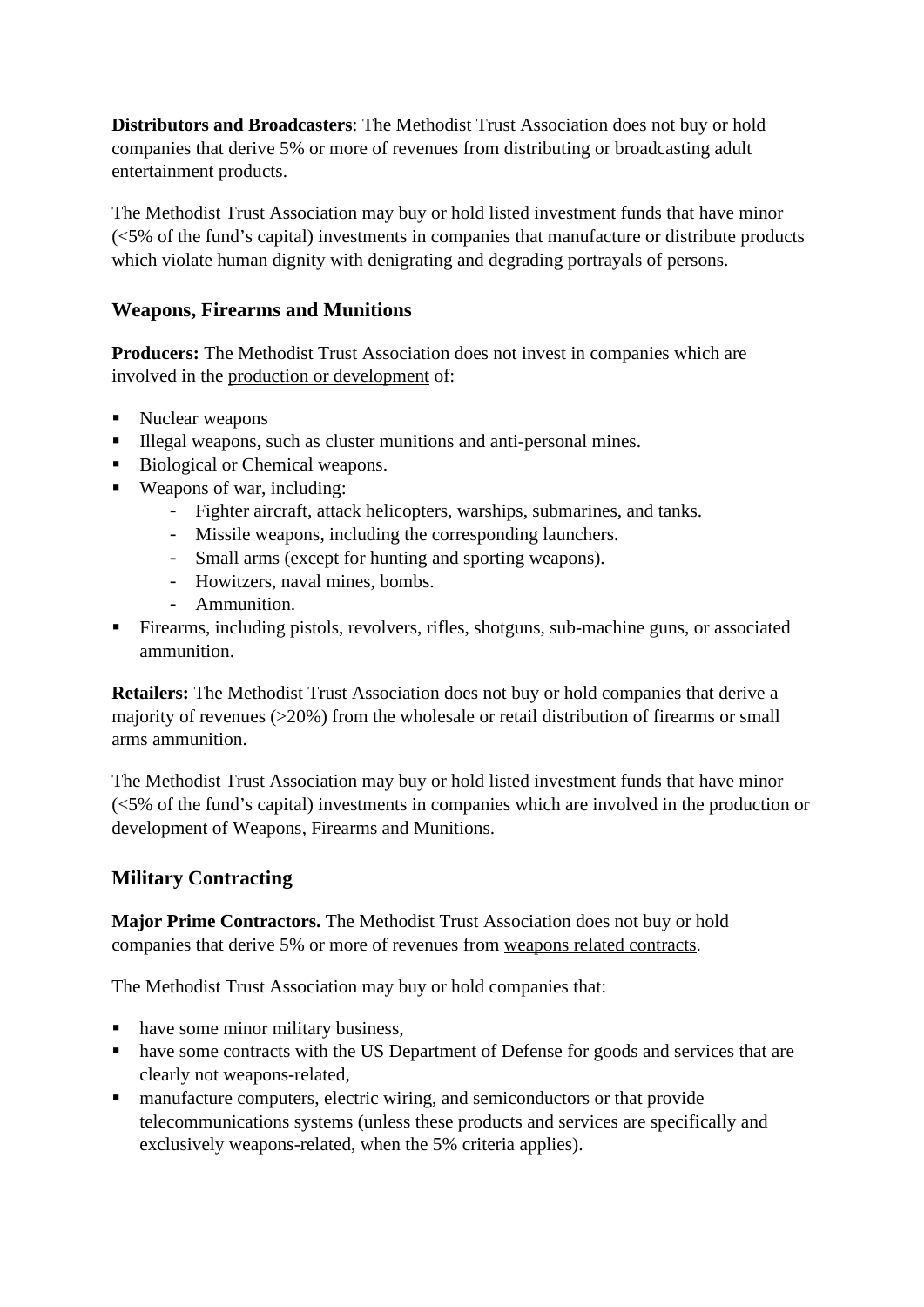The Methodist Trust Association may buy or hold listed investment funds that have minor (<5% of the fund's capital) investments in military contracting companies.

### **Nuclear bases**

**Operators:** The Methodist Trust Association does not invest in companies which operate nuclear bases. Nuclear base operators are involved in nuclear warhead modification, retrofit and maintenance activities as part of life extension programmes, to extend the life of nuclear stockpiles in the United States and United Kingdom.

The Methodist Trust Association may buy or hold listed investment funds that have minor (<5% of the fund's capital) investments in companies which operate nuclear bases.

### **Privately operated correctional facilities**

The Methodist Trust Association does not invest in companies deriving 10% or more of revenues from activities related to privately operated correctional facilities, including jails, prisons, penitentiaries, detention centers, prison camps and transfer centers.

The Methodist Trust Association may buy or hold private equity investment or other funds that have minor (<10% of the fund's capital) investments in privately operated correctional facilities.

The Methodist Trust Association may buy or hold listed investment funds that have minor (<5% of the fund's capital) investments in companies which operate correctional facilities.

### **Human rights**

Businesses have the potential to impact human rights. The Church expects companies to obey internationally recognized human rights principles and to manage its impact on human rights.

Human rights related issues include complicity in human right abuses, modern slavery, child labour, occupational health and safety, the rights of indigenous people, displacement of communities, freedom of association and international humanitarian law.

The Methodist Trust Association implements the Human Rights guideline by:

- Identifying "high-risk" countries and areas where there is a prolonged and systematic pattern of violations of human rights,
- Conflict affected areas, where violations of human rights have been widely documented or a United Nations Security Council resolution or an advisory opinion by the International Court of Justice has identified significant breaches of international law.
- The Methodist Trust Association does not invest in companies with significant operations, deriving 10% or more of revenues from the high-risk countries identified. Factors considered include: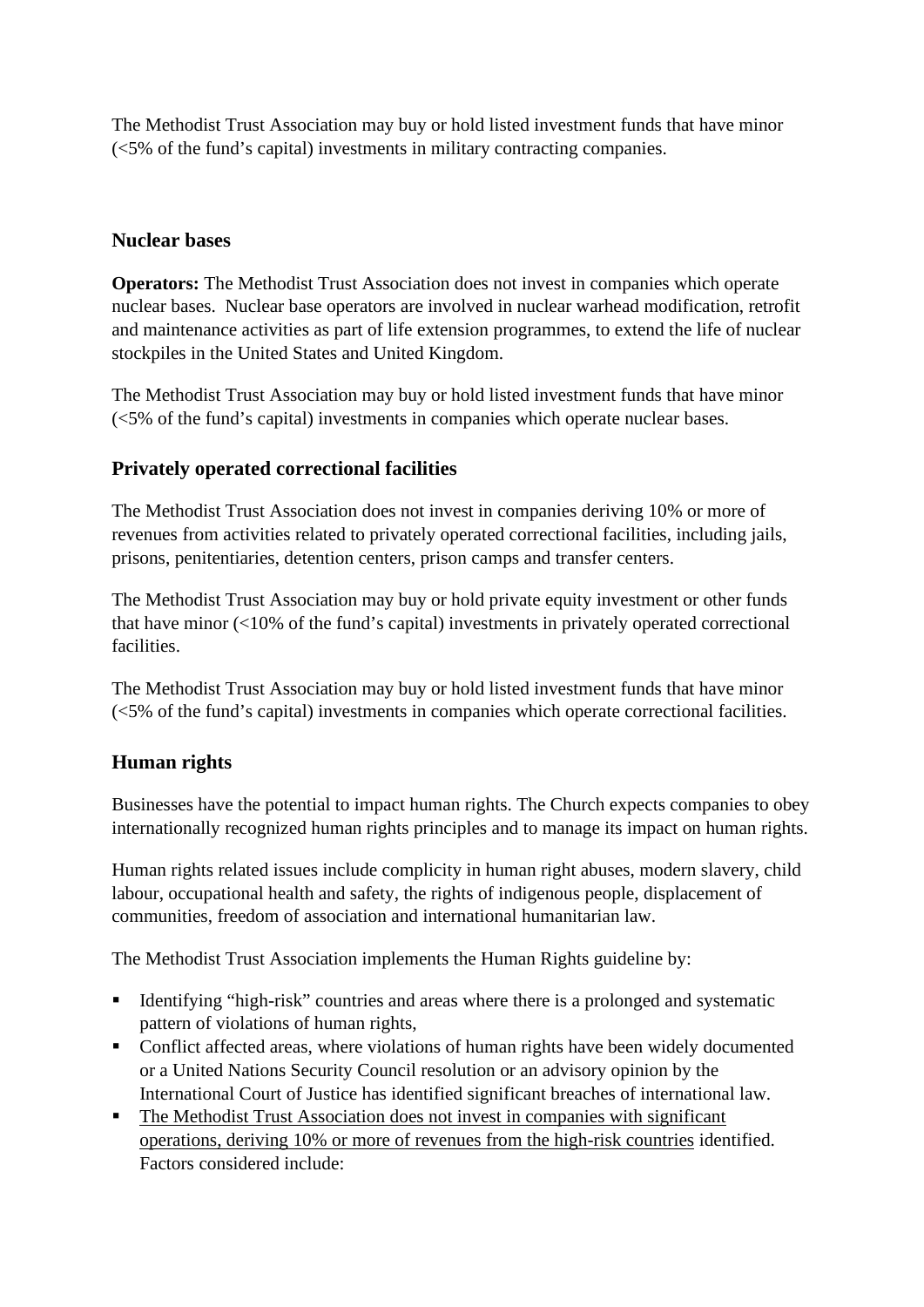- The nature of the company's relationship to the conflict/region.
- Any mitigating factors, such as high ratings for environmental, social and governance identified through our research.
- The Methodist Trust Association identifies high-risk countries using Freedom House's annual "Freedom in the World" report, which assess countries throughout the world for freedom and democracy. Included in these reports are a list of the "worst of the worst" countries, having have the lowest ratings for both political rights and civil liberties. <https://freedomhouse.org/report-types/freedom-world>

The countries that are identified on the 2021 list, from worst are (Score out of 100):

- Syria  $(1)$
- Tibet  $*(1)$
- Eritrea  $(2)$
- South Sudan (2)
- Turkmenistan (2)
- North Korea (3)
- East Donbas\*  $(4)$
- Western Sahara\* (4)
- Equatorial Guinea (5)
	- Crimea\*  $(7)$
	- Saudi Arabia (7)
	- Somalia (7)
	- Tajikistan (8)
	- Central African Republic (9)
	- Libya  $(9)$
	- West Papua#

\* Indicates a territory as opposed to an independent country

#West Papua is not included in the Freedom House list, but has been included on the exclusion list at the request of the church. As it's not on the Freedom House list it will not come up on the exclusion lists we use. The Methodist Trust Association is reliant on Mission and Ecumenical and other Church sources to identify companies with significant operations (>10% of total revenues) in West Papua and to provide factual evidence to allow the New Zealand Methodist Trust Association to determine whether those companies should be added to the Methodist Church of New Zealand exclusion list.

On 19 April 2022 the Board resolved to add Russia and Belarus to the exclusion list, following the invasion of Ukraine.

The Methodist Trust Association may buy or hold listed investment funds that have minor (<5% of the fund's capital) investments in companies with operations of greater than 10% of their revenues from the high-risk countries identified.

# **Climate Change - Coal**

The Methodist Trust Association does not buy or hold companies that derive 30% or more of revenues from coal mining. This sector-based screen on coal mining includes metallurgical coal, thermal coal and coke.

The Methodist Trust Association may buy or hold listed investment funds that have minor (<5% of the fund's capital) investments in coal companies.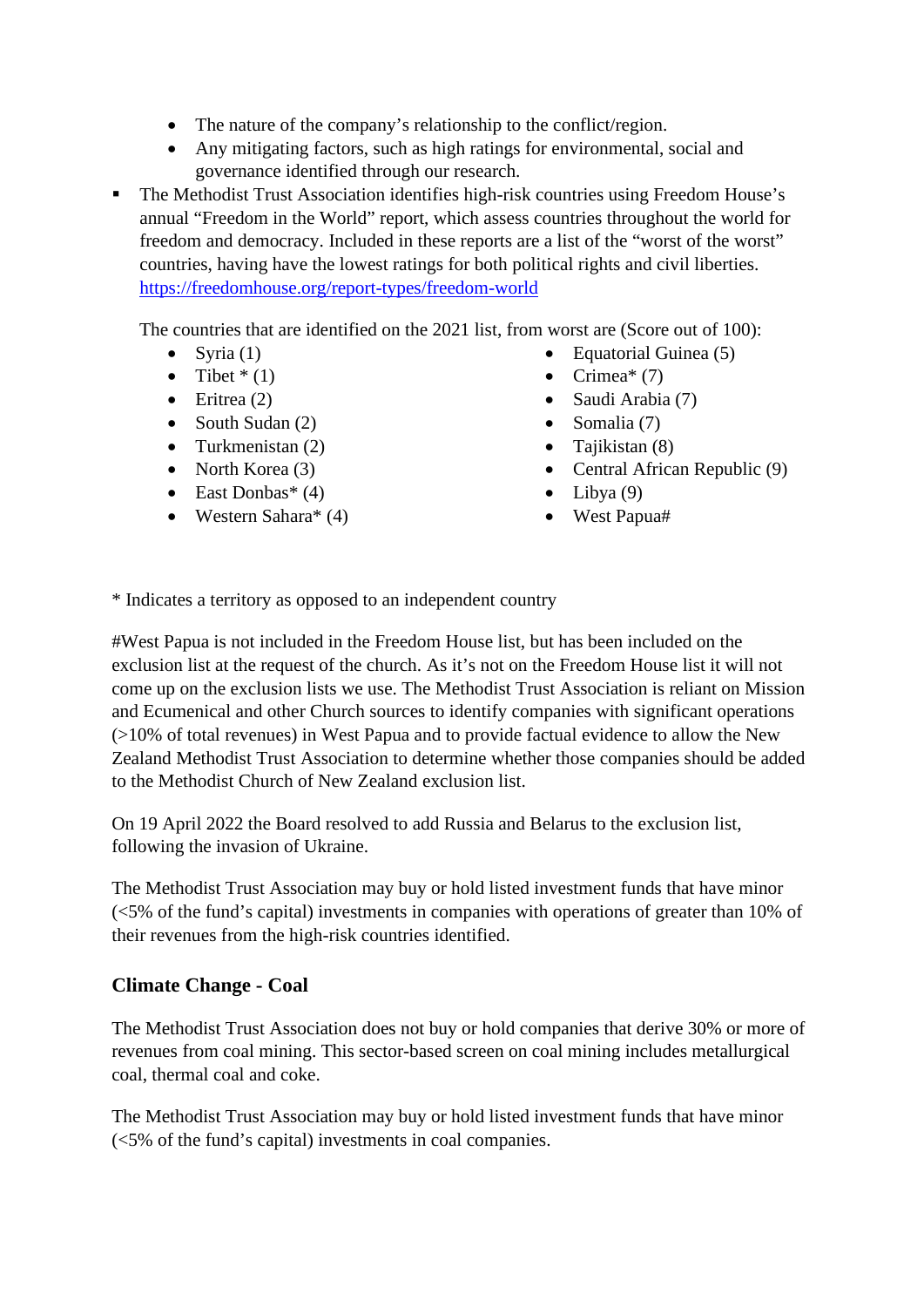# **Climate Change – Oil & Gas**

At the time this policy was adopted there was no readily available exclusion list covering oil and gas companies.

In March 2019 Norway's sovereign wealth fund announced that it will remove companies classified as Exploration and Production companies by the index provider FTSE from the fund's reference index. It will retain stakes in fossil fuel companies as long as they have some involvement in renewable energy. Its stakes in large firms with renewable units include 2.4% of Shell and 2.3% of BP, because it believes they will play a major role in developing green energy.

On 29 April 2019 the New Zealand Methodist Trust Association added all companies classified as Exploration and Production companies by MSCI to the Church's exclusion list.

No divestments were required, as the investment portfolios did not hold any security on the new exclusion list.

The Methodist Trust Association may buy or hold listed investment funds that have minor (<5% of the fund's capital) investments in oil and gas companies.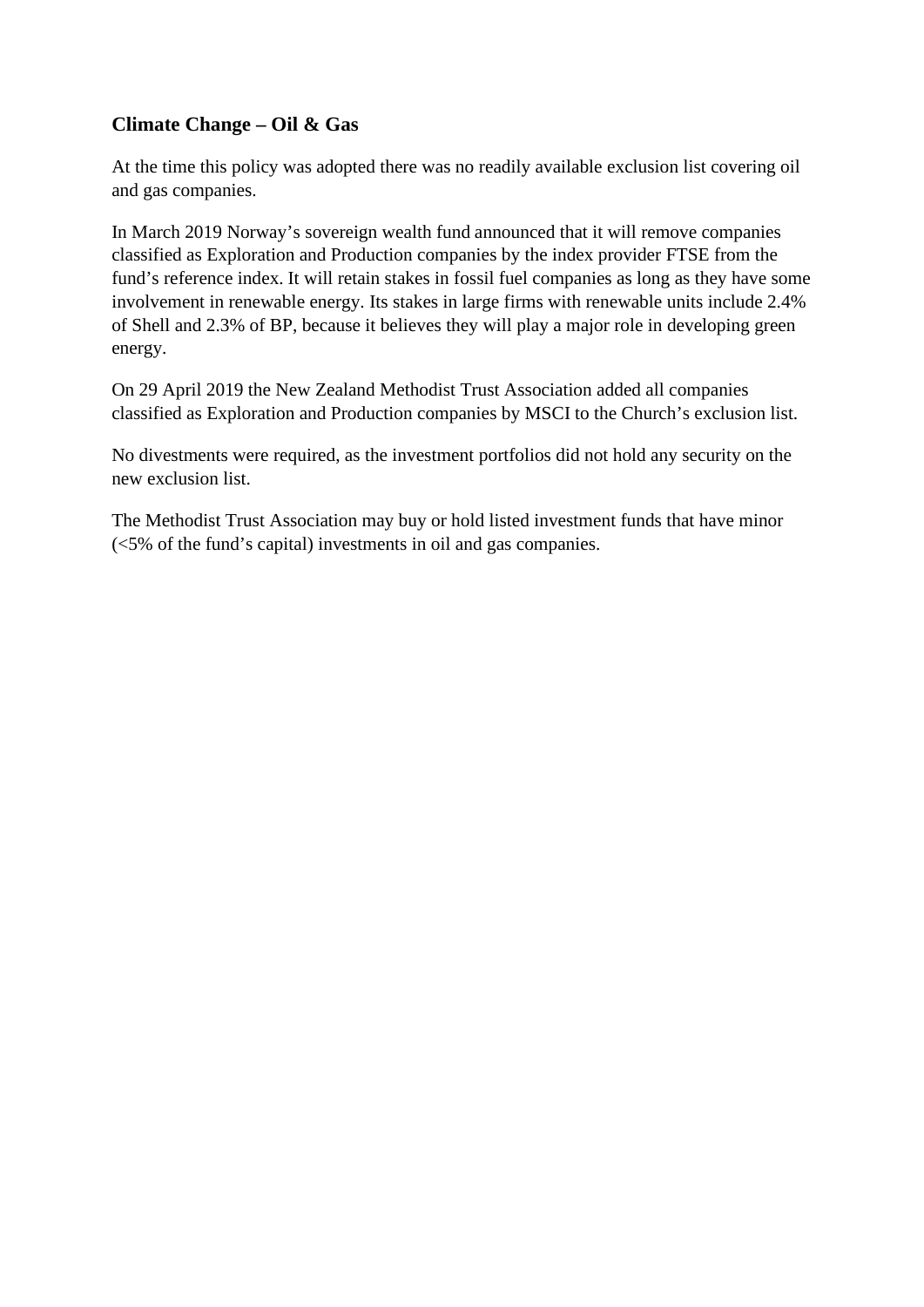### **SOCIALLY RESPONSIBLE INVESTMENT**

A biblical and theological preamble the Responsible Investment policy of the Methodist Trust Association

#### **Faith and Order Committee March 2018**

Methodism is committed to

Stewardship - the responsible use of money Social Justice - avoiding social harm Human Wellbeing – promoting positive development A Good Creation - sustaining the planet

#### God's purpose

Christian theology teaches that God brought this world into being, sustains it and beings it to completion. In Christ we have seen that God pours out the divine life for the life of the world and is ever active within the world encouraging it toward its fulfilment. The scope of God's transforming love is personal and communal, political and environmental, global and cosmic. In this divine work we are called to be cocreators. As the church seeks to manage its financial resources, there is the challenge for these fundamental convictions to shape both policy and decision making.

#### Word to Israel

God's word speaks to us across the generations and within our own day. From the beginning of scripture there is a call to delight in creation and to "replenish the earth". (Genesis 1:28 AV) Law is given to provide direction and call Israel to remember its obligation to the poor. "You shall not strip your vineyard bare, or gather the fallen grapes of your vineyard; you shall leave them for the poor and the alien." (Leviticus 19:10) At the heart of the Law is the notion of restraint. Alongside Law in the Old Testament the prophetic witness calls for moral responsibility in business and social relationships. "Seek justice, undo oppression; defend the fatherless, plead for the widow." (Isaiah I: 17) God's vision is one of transformation: "they shall beat their swords into ploughshares, and their spears into pruning hooks..." (Micah 4:3)

#### Word to the Church

This stewardship of resources continues to play a central role in the New Testament. In Jesus' parables there is witness to a world of grace in which hearers are surprised at God's generous love extending to all, even the marginalised. Jesus teaches, "Blessed are the meek, for they will inherit the earth." (Matthew 5:5) Jesus challenged the abuse of the Temple courts when he turned the money changers from their tables. (John 2: 14) A constant theme in the teaching of Jesus is caution about the accumulation of riches. "Do not store up for yourselves treasures on earth...but store up for yourselves treasures in heaven." (Matthew 6: 19) Further wisdom of Jesus: "It is easier for a camel to go through the eye of a needle, than for a rich man to enter the kingdom of God." (Matthew 19:24)

#### John Wesley's witness

In the preaching of John Wesley there are insights that remain relevant to our management of the resources of the church. Before the development of economic theory in the nineteenth century, Wesley was a pioneer in articulating a critical theology of wealth. Wesley did not have a negative attitude toward money or the generation of wealth. He saw that it could be a blessing. All who fear God have a responsibility to know how to employ this valuable talent, for example in feeding the hungry and clothing the naked. In his sermon *The Danger of Riches* he located four positive purposes of wealth: 1. provision for families, 2. generation of capital by business, 3. bequeathing resources to families, and 4. freedom from debt. In 1746 he established a "poor man's bank" and lent small sums of money to those who wished to start businesses.

#### John Wesley's warning

Careful study of Wesley's sermons reveals that he gave considerable attention to the place of wealth in society. In sermons such as *On Riches, The danger of Riches and The Danger of Increasing Riches* he outlined his awareness of the spiritual danger of wealth. Indeed so concerned was he about this that he saw the pursuit of wealth as being idolatrous. In his sermon *On Riches* he identified five dangers in amassing wealth. (1) It prevents us from attending to God and the things of God. (2) Riches can be a hindrance to loving neighbour and self (3) Riches can lead to pride, contempt for others and atheism and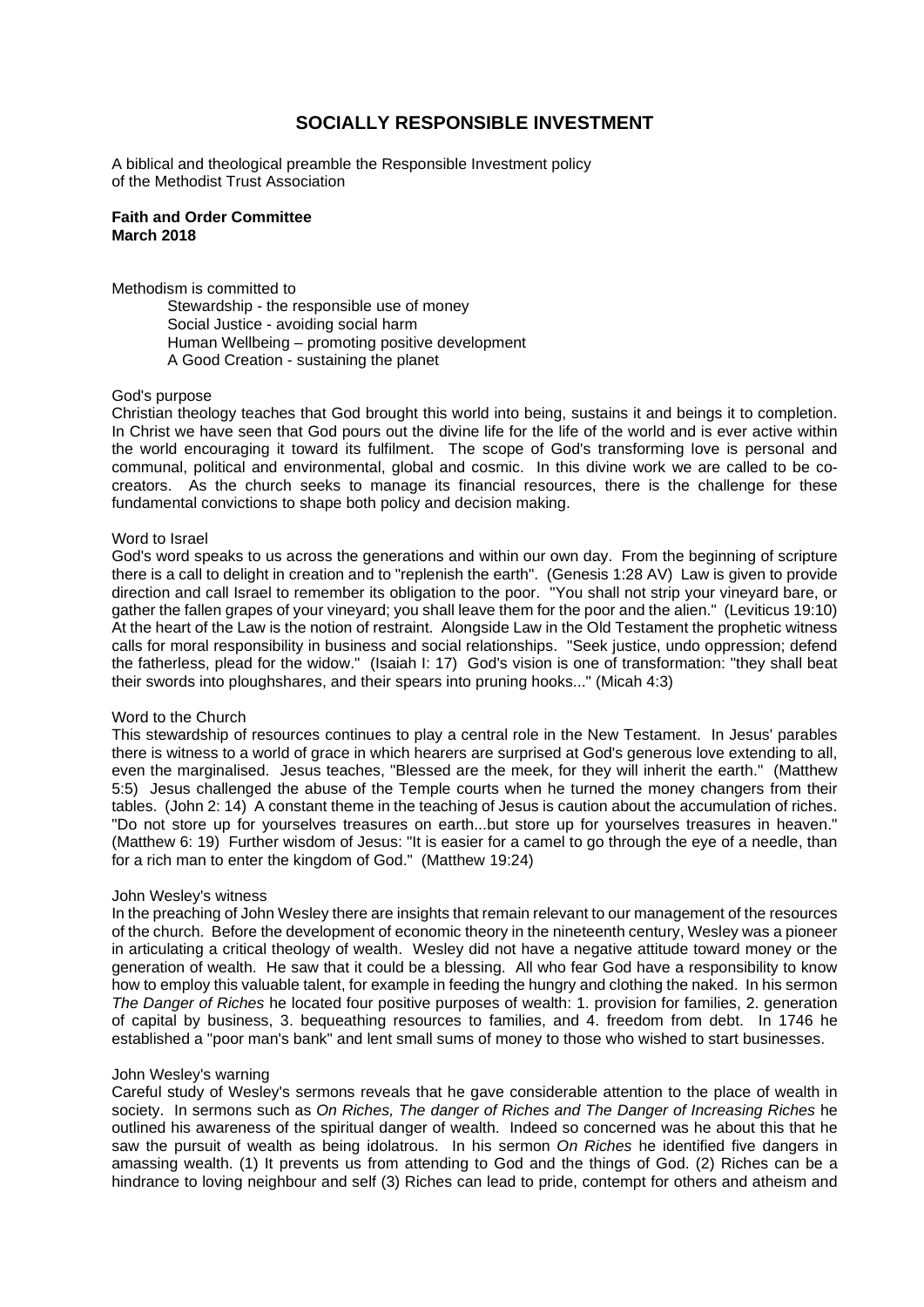as such are a hindrance to holiness. (4) To deny ourselves and follow Jesus is a bigger challenge for the affluent. (5) He concluded that happiness is to be sought in God, and In God alone. For Wesley covetousness was the sin of desiring more. In his sermon on *The Danger of Riches* five desires are mentioned that he claimed have destructive spiritual consequences. (i) The desire of the flesh, the pleasure of tasting leading to gluttony. (ii) The desire of the eyes, wanting things that are ornate. (iii) The desire of honour, seeking admiration and applause. (iv) The desire of ease, the wish of comfort and desire to avoid every cross.

#### John Wesley's economics

In his sermon On the Use of Money we are introduced to Wesley's famous teaching, "gain all you can, save all you can and give all you can." It is instructive to note some of the qualifications that are outlined. In gaining all we can Wesley insists that (a) we should not gain at the expense of "hurting the body". By this he meant people should not work too many hours or be exposed to harmful chemicals. (b) Nor should we do what is harmful to the mind by either breaking God's law or the law of the land. (c) Nor should we gain by harming neighbour. This Includes refraining from selling below market rate, setting out to undermine a neighbour's business and lowering the moral health of society. Further, Wesley considered we should not seek to avoid taxes, as these are used to do good in and for society.

#### John Wesley's social responsibility

By "saving all we can", Wesley did not endorse the accumulation of wealth. Rather he advocated frugality and simplicity of life. He opposed expenditure that was designed to support comfort and luxury. He cautioned against purchasing things that appealed to the senses such as works of art and fancy clothing. By "giving all you can" Wesley recognised an obligation to others; especially the poor, even to those who may not be believers. Clearly Wesley sees the use of money as a spiritual challenge associated with particular temptations. He was constantly concerned that because the Methodist people were frugal they accumulated wealth and as a consequence lost the reality of Christian spirituality.

#### Disturbing heritage

Methodism has sought in different ways to respond to its biblical and spiritual heritage. This has been expressed in the quest for social justice as conditions have been encountered in different periods of history e.g. in the fight against slavery, in the temperance movement, in the pacifist witness, in struggle against apartheid and in support for a minimum wage and goad working conditions. It has been expressed through "humble philanthropy", in which wealth is used for the benefit of others without drawing attention to the donor. More recently the bicultural journey has been an expression of the sharing of resources and power. There has been the commitment both to refraining from engaging in harmful actions and the promotion of the communal well-being.

#### Today's challenge

And now this heritage continues through the theological emphases inherited from Wesley, and the themes of stewardship, social justice, human wellbeing, and a good creation which have specific relevance for question s of responsible investment today. In our contemporary setting, these themes are seen to be linked to environmental concerns which are demanding more attention within Methodism, and are appropriately considered in the context of investment.

#### Finish then thy new creation

Managing wealth at family and institutional level requires spiritual maturity. Our tradition encourages the responsible and creative use of resources. Wealth can promote fullness life and healing. However our tradition does not endorse maximising return on investment. It calls for restraint in the interests of avoiding exploitation of people and exhausting the environment. Drawing inspiration from the gospel, the church is bound to engage in an ethical investment policy that serves the new creation. This vision should inform and critique our practice.

#### Wider Methodist Community

The Central Finance Board of the British Methodist Church formulated the following Biblical Principles to quide its work:

- to encourage the fruitful use of economic resources
- to encourage activities consistent with God's nature and values
- to encourage a concern for the vulnerable and oppressed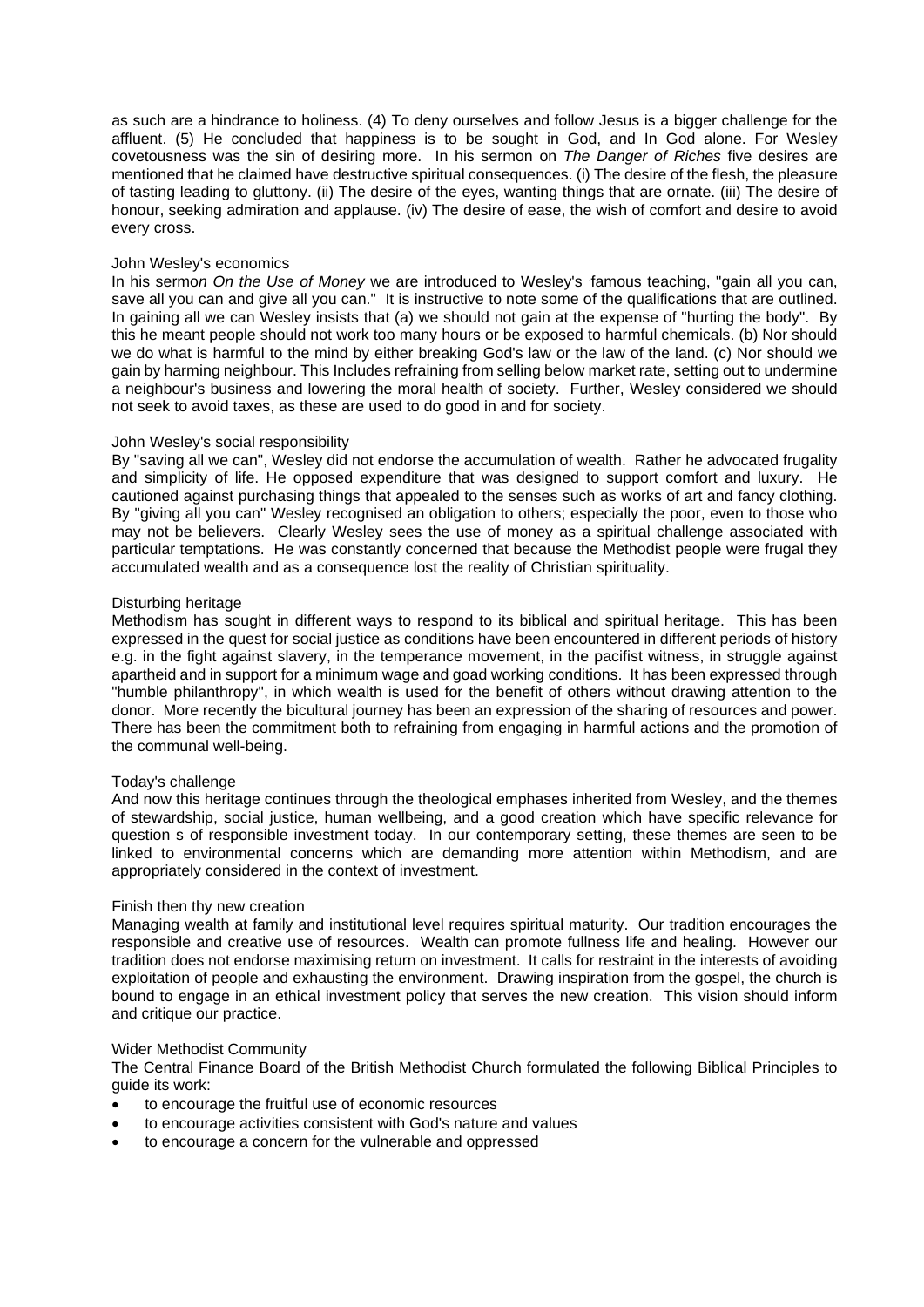#### **SOME SOCIAL PRINCIPLES OF THE METHODIST CHURCH**

The ethical and social ideal of the Methodist Movement is the ideal of essential Christianity. Methodism's impact on the life of the eighteenth century was due in some degree to the rediscovery of a social message. In 1743 John Wesley wrote (An Earnest Appeal to Men of Reason and Religion): "We see, on every side, either men of no religion at all, or men of a lifeless, formal religion. We ... should greatly rejoice if by any means we might convince some that there is a better religion to be attained, a religion worthy of God that give it. And this we conceive to be no other than love; the love of God and of all mankind, the loving God with all our heart, and soul, and strength, as having first loved us, as the fountain of all the good we have received, and of all we hope to enjoy; and the loving every soul which God hath made, every man on the earth as his own soul."

Believing this and recognising that society at present falls far short of the Christian ideal, the Methodist Church stands for:

- 1. The sacredness of human personality and the equal value of all men and women in the sight of God.
- 2. Adequate opportunities of employment for all those willing and able to work, and reasonable standards of living for those, who because of age or infirmity, are not able to work.
- 3. The co-operation of employers and employees for the benefit of the community.
- 4. The duty of all to render conscientious service, the condemnation of scamped work, of sweated labour and of consumer exploitation.
- 5. The right to a just return for services rendered and the right to good housing, and a healthy environment.
- 6. The wise use and careful conservation of the world's physical resources.
- 7. The removal of the root causes of poverty, unemployment and war.
- 8. The promoting of social and industrial reforms by lawful means.
- 9. The right to freedom of conscience, constitutional liberty, secrecy of the ballot and access to the Courts.
- 10. Christian influence in politics and civic affairs.
- 11. The conviction that the Gospel of our Lord Jesus Christ contains the message that will promote effectively the regeneration and reconstruction of society.

The Methodist Church reminds her people that Christian ethics cannot be maintained without Christian faith. The good life of the Christian and faith in Christ are inseparable. Where one fails the other cannot last.

#### **Adopted by Conference 1952; reprinted in the Minutes of Conference 1967; reaffirmed by Conference 1976**